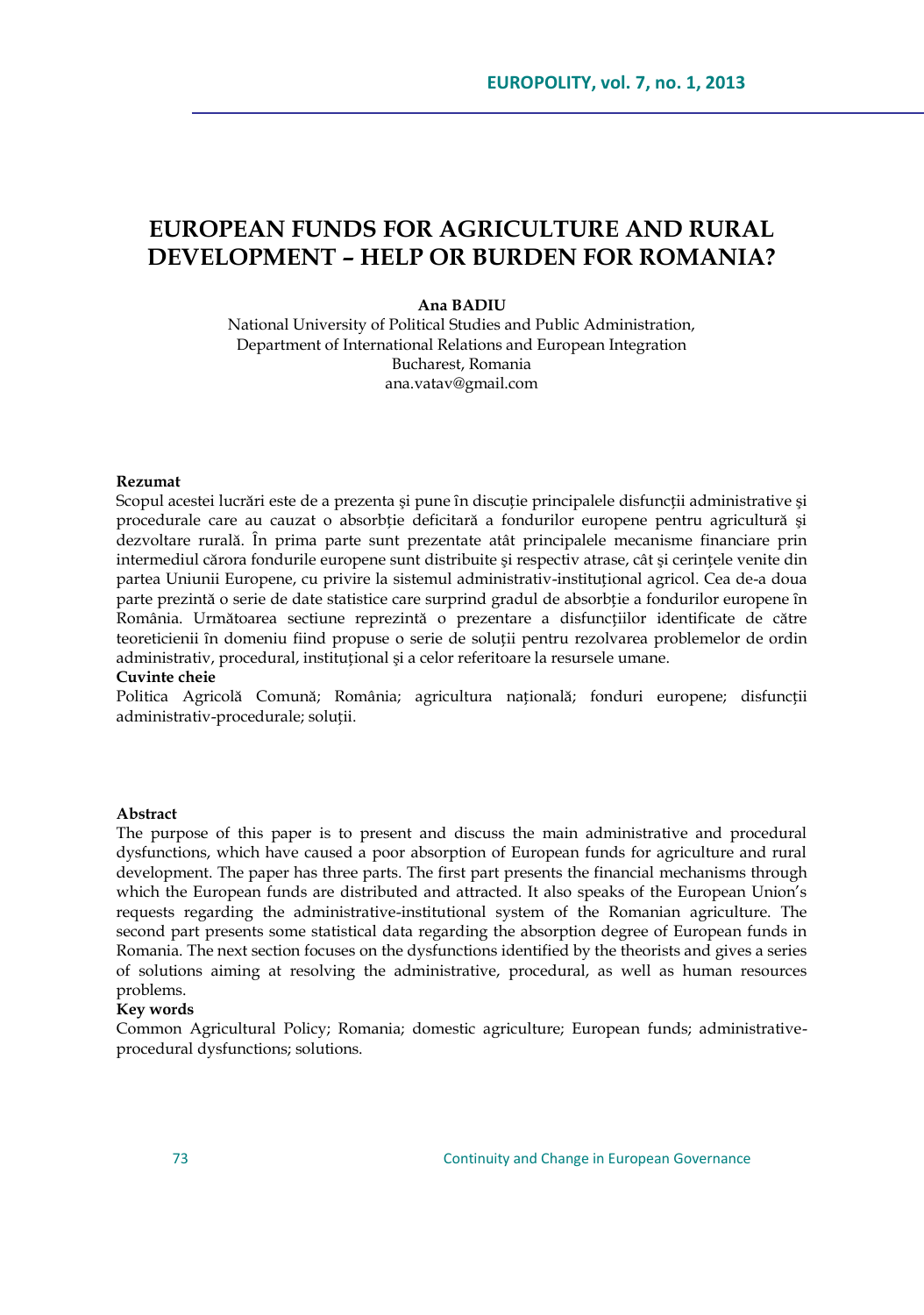### **1. INTRODUCTION**

Romania is one of the member states of the European Union that despite its enormous agricultural potential does not use the resources with a maximum of efficiency. The causes of this inefficient relation between resources and production are for instance the poor infrastructure; the large number of subsistence and part-subsistence farms; the administrative, functional and informational dysfunctions, the lack of technology and last but not least the lack of money necessary for the modernization of the agricultural system. In accordance to a report made by the Ministry of Agriculture and Rural Development (M.A.D.R.) in 2010, just 55.9% of 23.8 million hectares, that represented the whole agricultural land in Romania, was used for production purposes (M.A.D.R. 2012, 1).

Considering that the agricultural sector is still an important source of income for the Romanian population, the issue regarding the poor absorption of European funds used for agricultural subventions or for rural development remains one of the most important matters to be resolved by the Romanian government. Therefore, the country needs a competent administration, which can coordinate the agricultural activities, deals with the reorganization process, receives and operates the requests of financial support coming from the farmers. Moreover, the informational system must be improved, through offering suitable information to the farmers regarding their funding opportunities as well as the processes and procedures which they need to follow in order to reach their goals.

# **2. THE COMMON AGRICULTURAL POLICY – SOURCE OF EUROPEAN FUNDS**

The Common Agricultural Policy (C.A.P.) is one of the European public policies formulated and adopted within the European Union. Its implementation is only possible by using a specialized, decentralized system coming from the European level and adapted to the national one. Even from the beginning, C.A.P. was established in order to solve some of the existing dysfunctions in the national agricultural systems of the EU member states. The decision of a commonly coordinated agricultural sector was a direct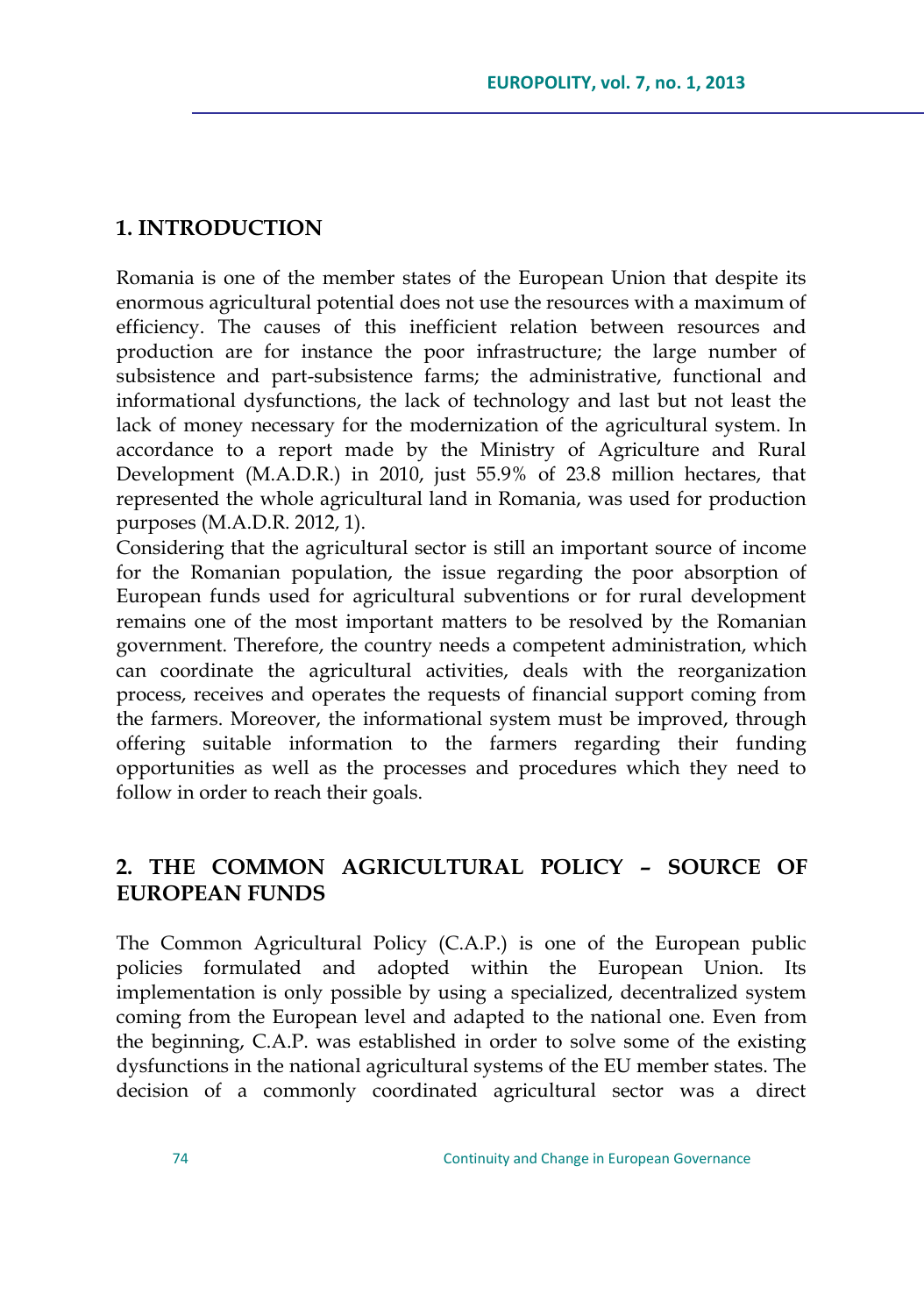consequence of the negative influence of the Second World War at the level of agricultural production and on the agricultural market (Institutul European din România, Human Dynamics 2003, 4).

Moreover, C.A.P. was seen as a priority right from the beginning, being mentioned in the Treaty of Rome, which was signed in 1957 and founded the European Economic Community. According to the agricultural interests of the founding members, C.A.P. received during the first years of existence, an impressing part of the European budget, namely 75% (Bărbulescu 2006, 236). This percentage was progressively reduced until it reached about 36% (Bărbulescu 2006, 211) in the financial perspective for the 2007-2013 period.

In order to fulfil the general objectives for sustainability and consolidation of the European agricultural system as well as the national agricultural systems, C.A.P. is using two financial mechanisms. One of them is the European Agricultural Guarantee Fund (E.A.G.F.), through which the direct payments for farmers, the measures of market regulation as well as the investments and the export refinances are assured. The second one is the European Agricultural Fund for Rural Development (E.A.F.R.D.), which finances all the rural development programmes initially approved by the national governments (European Commission 2007, 3). Of course, obtaining these European funds is not necessarily an easy job. One must first fulfil a series of formal conditions in order to apply for the financial support. These norms and rules are either imposed, such as the administrative reform or the creation of specialized institutions which are capable of handling the European funds, or recommended through programmes such as the institutional twinning process (Papadimitriou and Phinnemore 2004, 627) and the yearly reports made by the European Commission. These reports offer information about the current situation and make a series of recommendations aiming at resolving the existing problems (Mihai 2005, 3). However, since no enforcing mechanisms were present in the EU strategy, the recommendations for Romania have been without substance, being considered just general proposals (Ioniță and Freyberg – Inan 2008, 217).

One of the most important requests addressed to the member states was to establish specialized payment agencies, capable of handling the European agricultural funds (European Commission 2007, 4). In 1993, Romania has officially started the integration preparations by signing The Association Agreement with the member states of the European Community (Parlamentul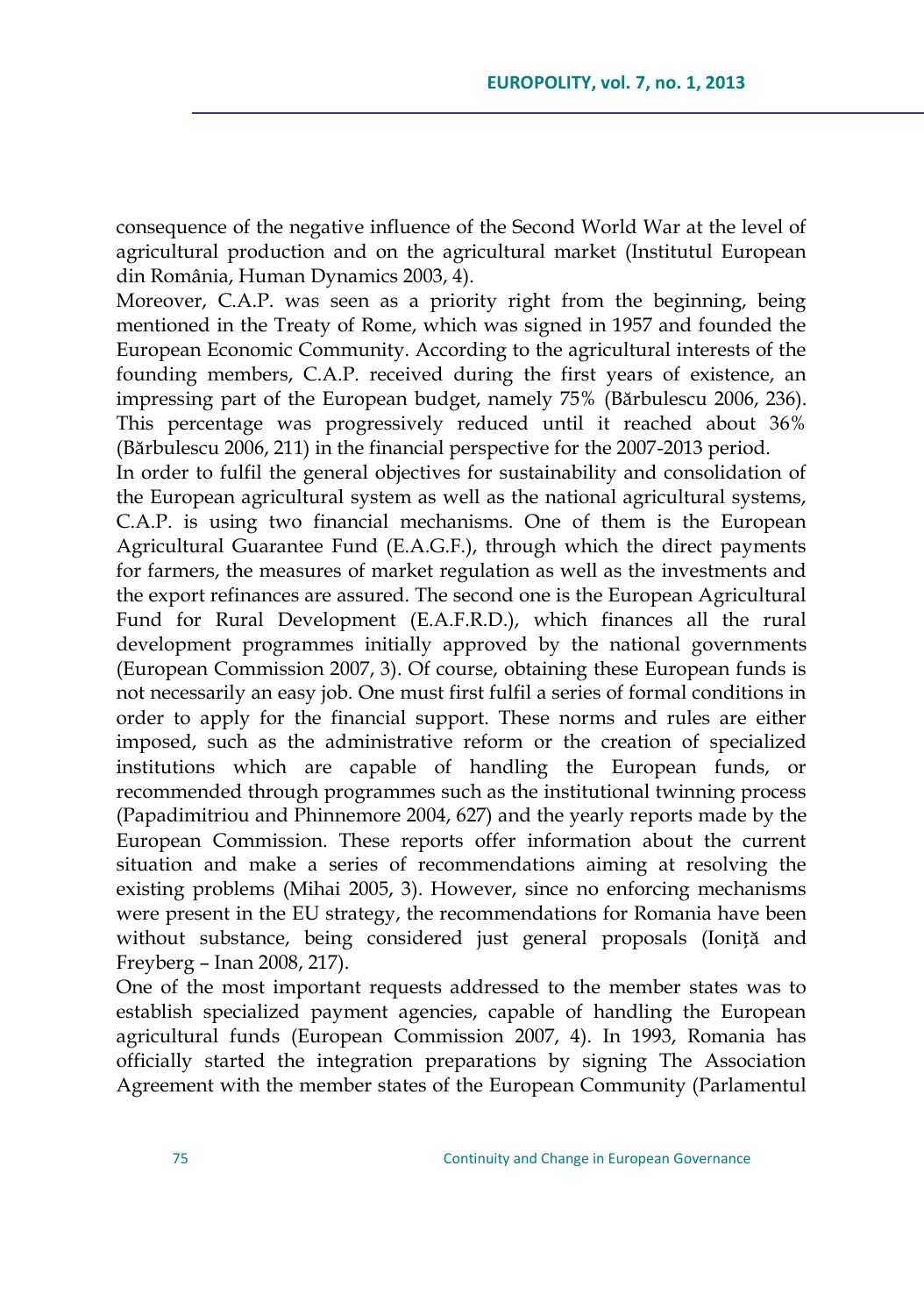României 1993). In the same year the country started creating the above mentioned specialized payment agencies. One of the most important agencies of this kind - the Agency for Payment and Intervention in Agriculture (A.P.I.A.) - started in 2004, and from that moment on worked as a subordinate of the Ministry of Agriculture, Forest and Rural Development (A.P.I.A. website 2012). This agency was to manage and administrate the European money provided by the European Agricultural Guarantee Fund. In other words, the payment agency had to administrate the direct payments to farmers and the mechanisms of direct market intervention, this way becoming the most known institution of fund transfer towards the agrarian society.

A second payment agency, which was supposed to rationalize the administration of the agricultural system, was founded in 2006, being mentioned for the first time in the Emergency Ordinance no. 13 published by the Government of Romania. The name of this institution is the Payment Agency for Rural Development and Fishing (A.P.D.R.P.). It was managing the funds for rural development provided by the European Union through the European Agricultural Fund for Rural Development (A.P.D.R.P. website 2012). There is a series of selection criteria which the beneficiaries must meet before they come into the possession of the European funds. They must be registered in advance in a data base called the Unique Identification System, part of the Integrated Administration and Control System; the agricultural land must have a minimum of 1 hectare, and the parcels must have at least 0,3 hectare each; the agricultural land must be kept in good environmental conditions, and last but not least the farmer must accept any inspection and control decision coming from the payment agency (A.P.I.A. 2012, 13). Moreover, the money is distributed accordingly with the current legislation setting up a specific level of payments called the quantum of direct payments. This quantum is a fixed amount of money received by the farmers representing the exact number of hectares owned. Starting with October 2012, the amount was increased, reaching 119.66 euro / hectare, from an amount of 100.65 euro / hectare practiced until then (Government of Romania 2012). Also EU funds applicants for rural development must now submit detailed and relevant projects in order to obtain a grant. Moreover, the government should develop a multi annual plan through which the funds will be redirected on priority axes and also decides what shape and in what way will these appropriate actions take place.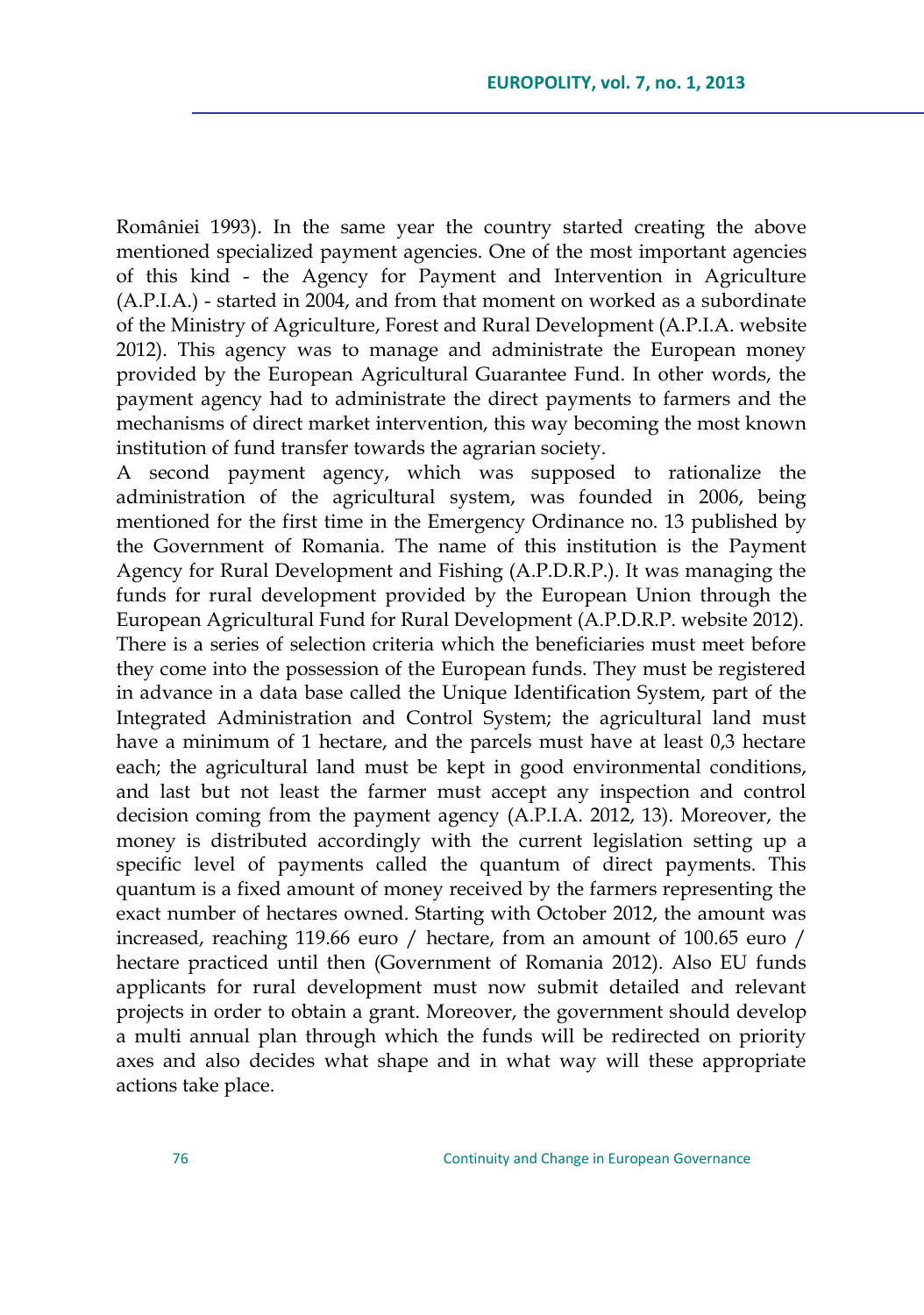The document which incorporates this strategic planning its called in Romania The National Plan for Rural Development (P.N.D.R.) (Government of Romania 2010).

The attributions of the measures included in P.N.D.R. are entirely A.P.D.R.P.'s. All these considered, to streamline the processes, part of A.P.D.R.P. tasks which where included within AX II of the P.N.D.R. 2007-2013 were transferred to A.P.I.A. These tasks were referring to payments redirected to the disadvantaged areas or payments for ecological agriculture schemes, but also measures regarding "the proper agricultural and ecological ways and the measurement of the surfaces and measures of sylviculture" (Government of Romania 2010, 81).

To ensure a smooth and efficient process, several offices of the paying agencies and of those for agricultural advisory as well as those of the Ministry of Agriculture and Rural Development (M.A.D.R.) were established. All these institution were in accordance with the principle of decentralization. Therefore, there are appropriate local and county offices corresponding to the Directorates for Agriculture and Rural Development M.A.D.R.; regional centres and county offices of A.P.D.R.P.; county representatives and local centres of A.P.I.A., regional, county and local; agricultural chambers of the National Agency for Agricultural Consulting - main institution agricultural consultancy in the state.

Decentralization and deconcentration are coupled with a process of depoliticization of agricultural administrative system .Although these three elements of reform were not explicitly formulated as requirements of the European Union, in their absence, agricultural modernization and democratization of the administrative system in order to attract and rational use of EU funds would not have been possible. However, the three complementary processes are far from being completed; there are still elements that reveal the political and financial dependence between different institutional levels.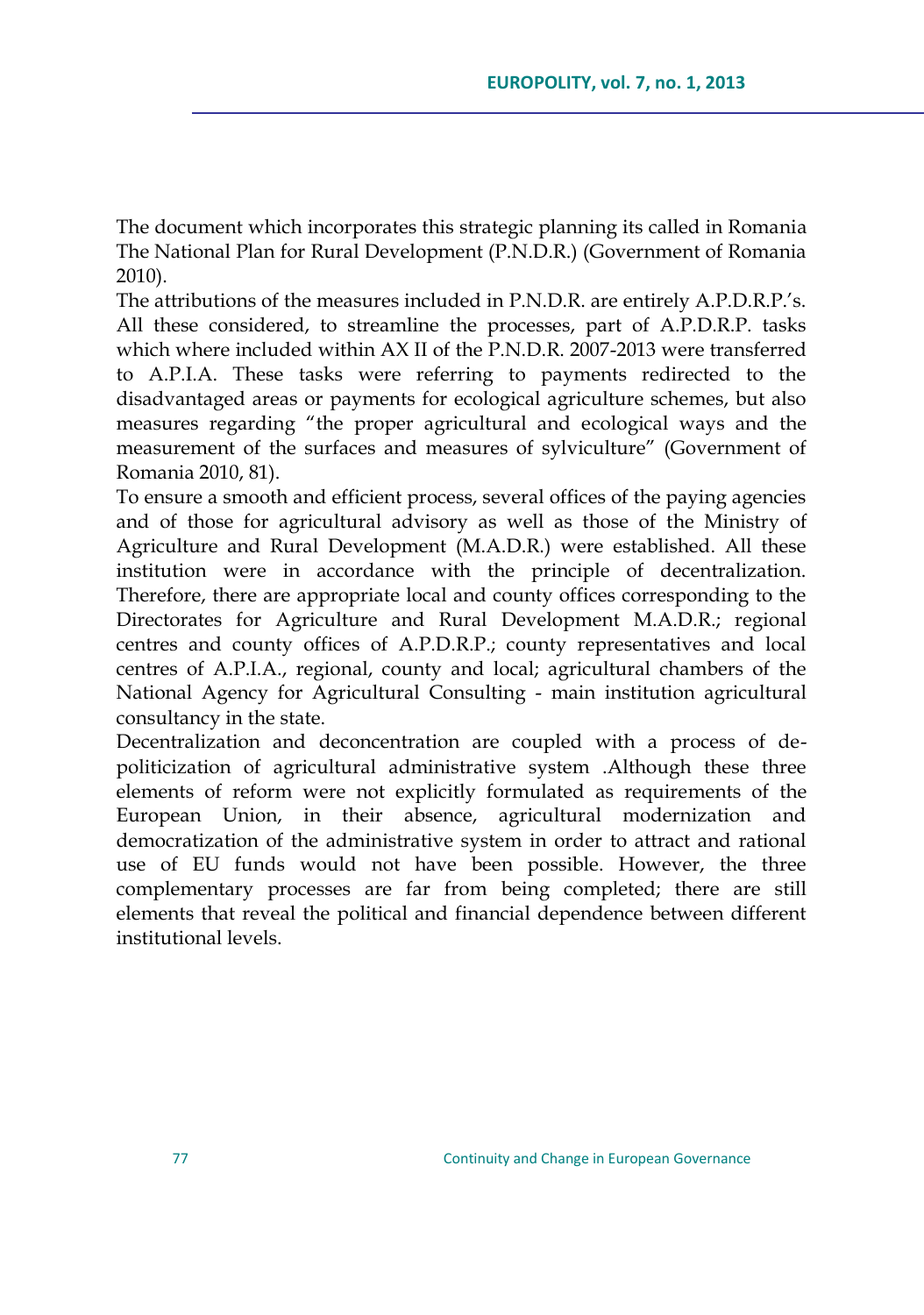# **3. THE ABSORPTION DEGREE OF EUROPEAN FUNDS FOR AGRICULTURE AND RURAL DEVELOPMENT IN ROMANIA**

Recent statistical data shows that the difference between the absorption degree regarding direct payments and the one regarding rural development funds is conclusive.

Until august 2012 about 98.5% of the total amount allocated for the Single Area Payment Scheme, representing approximately 3.16 billion Euros was attracted and distributed (AGERPRES 2012). Moreover, according to a study published by the Romanian government, until the 5th of October, the absolute value of direct payments was raised at about 3.27 billions Euro (Government of Romania 2013). In other words, the absorption of direct payments reached, by the end of the year, almost 100%.

Also, statistical data of 2012 shows that A.P.I.A. has managed to distribute about 1.33 billion Euros from the total amount of payments corresponding to the 2nd AX. These payments refer to the disfavoured areas and the agricultural and environmental measures and they have about 2.097 billiard Euros to their disposal (AGERPRES 2012). In other words, A.P.I.A. managed to distribute about 63% of the amount allocated to these measures.

On the other hand, the results of the intermediary reports show that the situation is different when it comes to the funds for rural development. The absorption degree of European funds programmed by P.N.D.R. was, at the end of 2012, in some degree more than 50%. Moreover, from the total amount of 8.12 billions Euro funds administrated by the programme (Government of Romania 2013), just 4.38 billions were attracted and distributed (M.A.D.R. Direcția Generală de Dezvoltare Rurală 2012). Considering P.N.D.R. includes also the measures which were transferred to A.P.I.A., and which have an execution rate of more than 50%, it can be concluded A.P.D.R.P. is not as efficient as A.P.I.A. Therefore, the main problems regarding the European agricultural funds absorption are situated in the rural development area.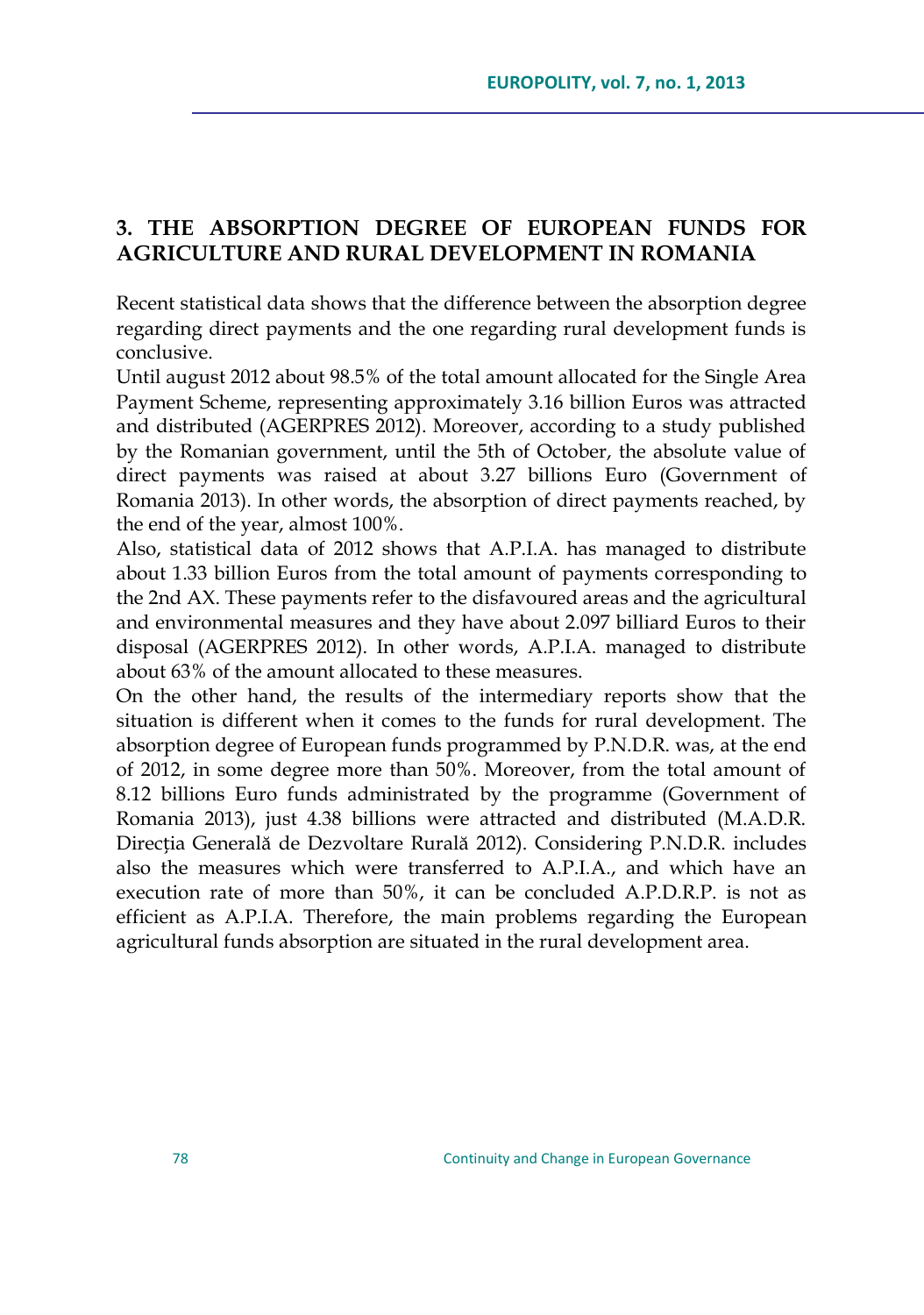## **4. THE MAIN DYSFUNCTIONS AND ADMINISTRATIVE OBSTACLES STANDING IN THE WAY OF FUND ABSORPTION**

One can identify many dysfunctions and obstacles that may be considered important causes of the poor absorption of European funds. Some of them refer to the human resources, others to the procedural problems regarding the periodical and frequent changes of the rules and codes of conduct or to the incomplete information received from the farmers or from the officials.

One of the administrative dysfunctions is that there are too many payment agencies, departments and branches and their responsibilities are not clearly defined. In other words, their overlapping tasks contribute to a considerable delay of the administrative processes (Wegener et. al. 2011, 596). Accordingly, the General Directions, which are subordinated to the Ministry of Agriculture and Rural Development, have official offices at county and local level. Their attributions and those of the A.P.D.R.P. offices at regional and county level are partially overlapping. In addition to these institutions, A.P.I.A. receives also a part of the rural development attributions.

There are also a series of administrative lacks regarding the system of information distribution. On the one hand, the exact moment marking the beginning of a specific programme is not entirely known to the farmers. When a specific date is announced, that date marks the intention of beginning a procedure and not the exact start of the process. Therefore, the farmers who choose to do their projects before the official start of the sessions may find out that these sessions will not start as scheduled. Moreover, the procedural rules may possibly change requiring a redoing of these files (Dărăşteanu 2010, 30).

On the other hand, the lack of experience among farmers or officials when coming to project execution is a direct cause of their rejections due to administrative inefficiencies (Lungu 2012, 10). Therefore, the farmers who are not used to signing documents, filling applications and submitting official papers, are usually farmers who own small size farms (Wegener et. al. 2011, 596). These farmers are not familiar with a world of bureaucracy, therefore they need consultants in order to get through these administrative processes. Basically, considering the poor consultancy agricultural system from Romania, to get the help they need the farmers will have to pay a specific price. This amount of money could consist into a major problem for the owners of small size farms, who therefore become barely eligible. They probably would spend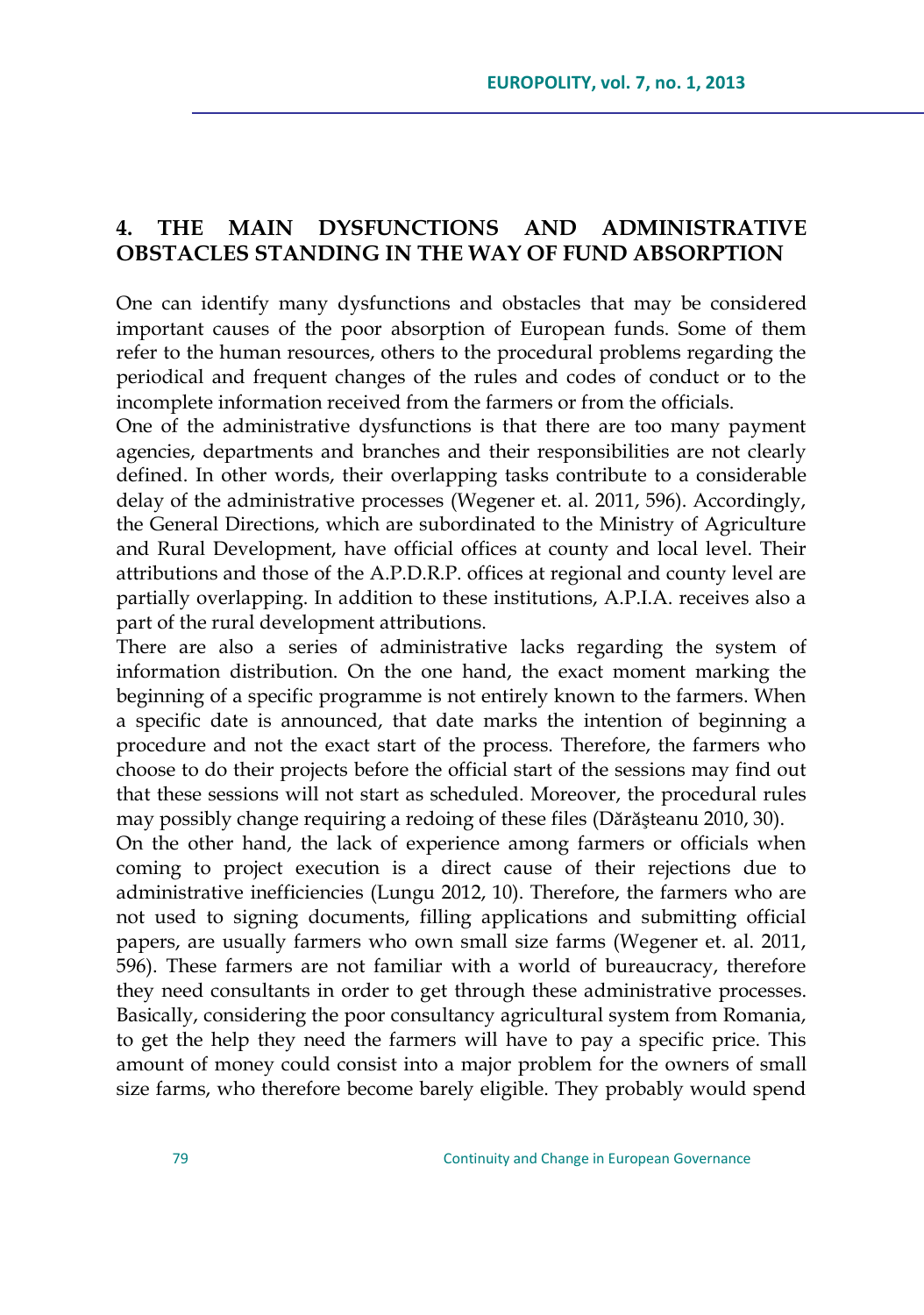more on consultancy than they will actually receive at the end of the payment process. Moreover, there is no guarantee that the hired consultant, usually less paid, will be able to put up together an eligible file for the paying farmer (Lungu 2012, 11). Following, the farmer will probably choose to create and submit the project files himself. Therefore, the probability of their exclusion from the payment scheme is considerable.

Another important dysfunction is the leniency of the Romanian Government on the quantity and not the quality of the fund distribution. In this respect, the local councils have lobbied at the city halls in order to determine them to write as many projects as possible. In this way, the projects are task oriented and are frequently rejected due to their inconsistency (Dărăşteanu 2010, 30). Moreover, entire field actions are organized using human resources coming from the county offices as well as from the national institutions. Their goal is collecting data directly from the source, thus from the farmers (Wegener et. al. 2011, 599). From a different point of view, an institution which initiates such field actions has supposedly enough employees which can compensate the need of front office executives and who can also maintain contact with the subjects in the field. But this is not the case of the Romanian payment agencies. The Management Authority and the payment agencies do not have enough staff and thus cannot handle the great number of requests coming from the farmers. This situation is a consequence of the major agricultural land fragmentation which have made a large number of farmers ask for European financial support. Moreover, most of them choose to submit their requests just before the ends of sessions. For this reason, the staff does not manage to resolve this large number of late requests (Wegener et.al. 2011, 600). The lack of personnel builds up informal connections among institutions, with the purpose of human resources exchange. In other words, the two payment agencies, with relatively different tasks, find themselves unable to solve the problems without sharing officials and field agents (Wegener et. al. 2011, 596). Therefore, the exchange of human resources does not represent a solution but rather a situation of which both institutions are affected when it comes to efficiency.

From another point of view, the staff has no work motivation. The officials' income does not match the volume of the work they perform. The ones who work in central offices of the agricultural organization are better paid than the ones from the local offices, although their tasks are basically the same. Moreover, the salaries of the state officials can not compete with those of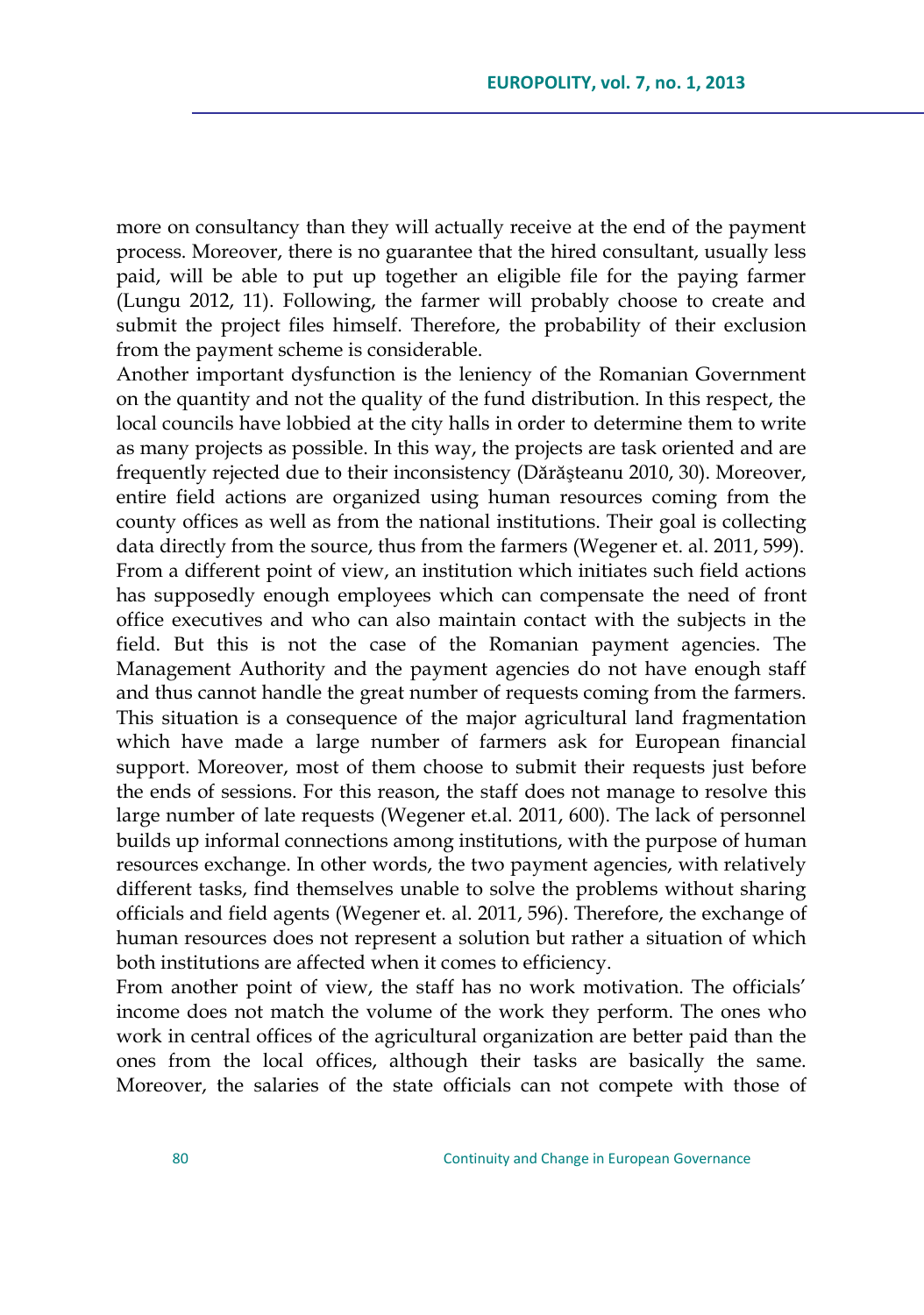private officials. For this reason, a continuous migration of officials towards a superior level takes place therefore leaving the local authorities without any qualified personal. Another direction of the migration is towards the private sector, where for the same tasks and the same responsibility, the officials will be paid more (Dacian and Neamțu 2007, 635).

Corruption can also be a consequence of the low wages earned by the officials working within the agencies or the agricultural organizations. Along with the low salaries, a great part of the public officials are not permitted to get a second job (Dacian and Neamțu 2007, 635) Therefore, to increase their incomes, many of them will go corrupt.

Politically invested managers and leaders of the agencies and organizations represents yet another dysfunction of the human resources sector (Dărăşteanu 2010, 29). This situation leads to disregarding the importance which a leadership position has for the good running of the entire organization. Moreover, the proof of political affiliated leaders together with the corruptibility presumption drives to a general distrust in institutions.

There are also a series of procedural dysfunctions regarding the frequent legislation and conduct guides change, as well as the incomplete information among institutions and between institutions and applicants. On the one hand, despite the wanted decentralization, the regional, county and local agencies still depend on the central offices. The conduct and procedural manuals are still written within the central agency (Wegener et. al 2011, 596). Moreover, these manuals have suffered frequent changes, which affected not only the requests processing, but also the whole process of creating and submitting files. Basically the farmers were forced to adapt to the new rules (Dărăşteanu 2010, 30). Regarding the causes of these changes there is more than one opinion available. On the one hand, some theorists affirm the manuals are frequently changed to adapt to the local specific background, or to the requests coming from the European Union (Wegener et. al. 2011, 600). On the other hand, other theorists claim these changes exist due to the inconsistency of the manuals written by inexperienced Management Authorities (Dărăşteanu 2010, 30). Moreover, it looks like the procedural textbooks leave room for interpretation, thus implementing procedures and project evaluation are not universal, but vary from county to county (Wegener et.al.2011, 600). Of course, this reality can be placed according with the regional specifics, which must be accurately transposed in the texts of conduct manuals.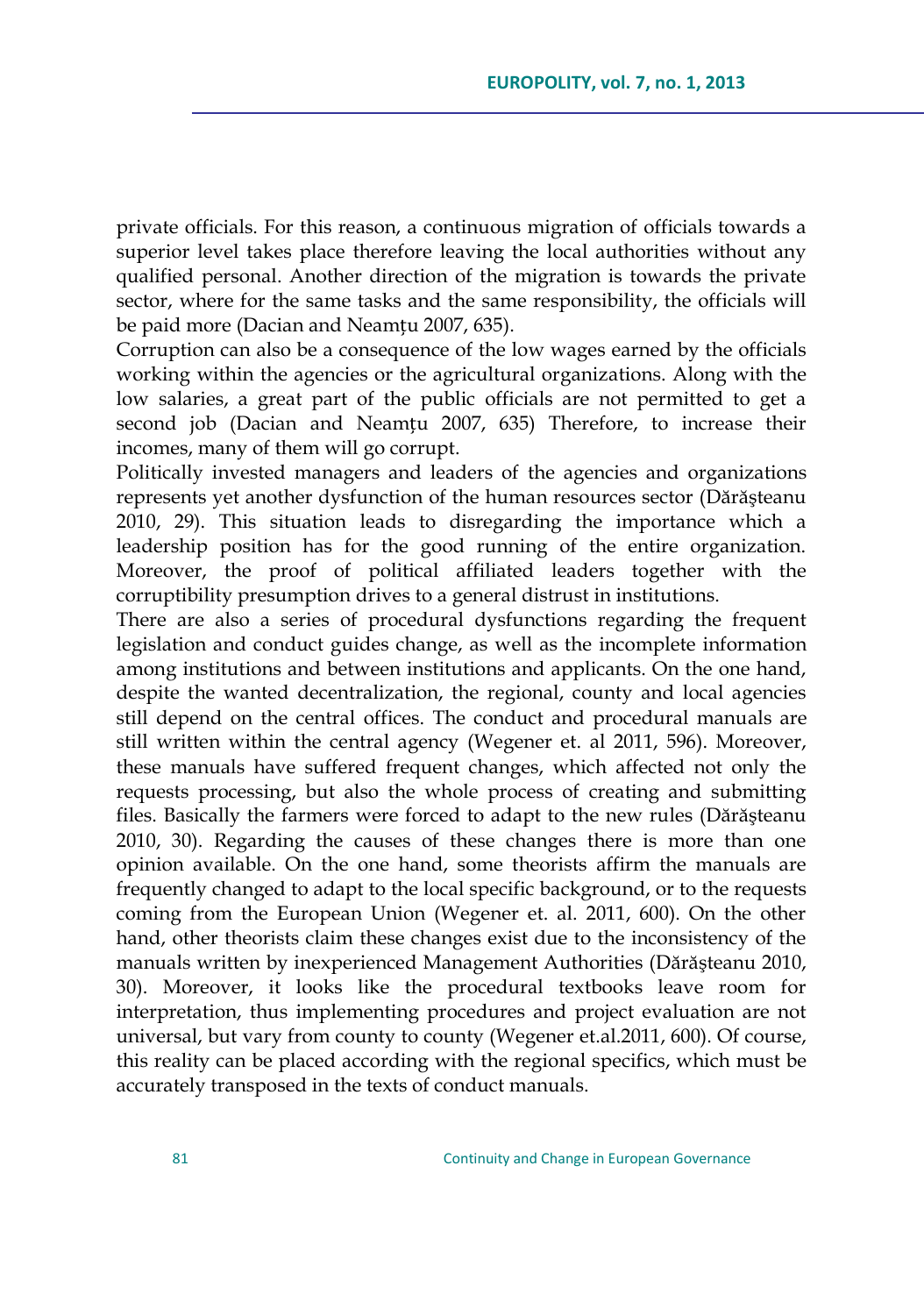However, such approach, which may be different by region, could naturally create confusion among the farmers and may also generate processing difficulties at national level. The excessive bureaucracy might be yet another obstacle when it comes to submitting the files containing these applications (Grecu 2009.210).

## **5. INSTEAD OF CONCLUSIONS: POSSIBLE SOLUTIONS FOR BETTER MANAGEMENT OF EU FUNDS**

This study evidently concludes that this poor drawing of funds is a direct consequence of the institutional and administrative shortcomings. Another major cause might be the lack of experience and motivation coming from both the qualified personnel and the beneficiaries.

An optimistic outlook over the Romanian agricultural system shows us there was a significantly growing in the European funds absorption, from 2.77 billions in 2011 up to 4 billions in 2012 (Agroinfo 2012). There are visible signs that this increase will continue the upward trend in the future. However, the European decisions regarding the future assigned amounts show an important 20% cut, down to 7.2 billions in the upcoming financial perspective 2014-2020. We are talking then about a considerable minimization of 770 millions (Ziarul Financiar 2012). Moreover, probably the most important aspect regarding the future of agricultural funds and rural development will be, starting with 2014, the exponential increase of the co-financing coming from the budget revenue. It will reach a rate of about 25% compared to only 5% at the moment.

Distributing funds through projects will naturally become a difficult process and it will directly affect the rural development, one of the most problematic sectors in Romania. Moreover, the accent will be laid on the amounts distributed through direct payments which will increase to about 196 euro/hectare in 2020 (Ziarul Financiar 2012).

All these considered, implementing a set of solutions which can change the present situation is evidently needed. This could also lead to a more efficient agricultural and administrative system.

There is an immediate need of finalizing the decentralization process (Grecu 2009, 210) by breaking all the subordination bonds between different levels. To that effect, the local, regional and county representatives must possess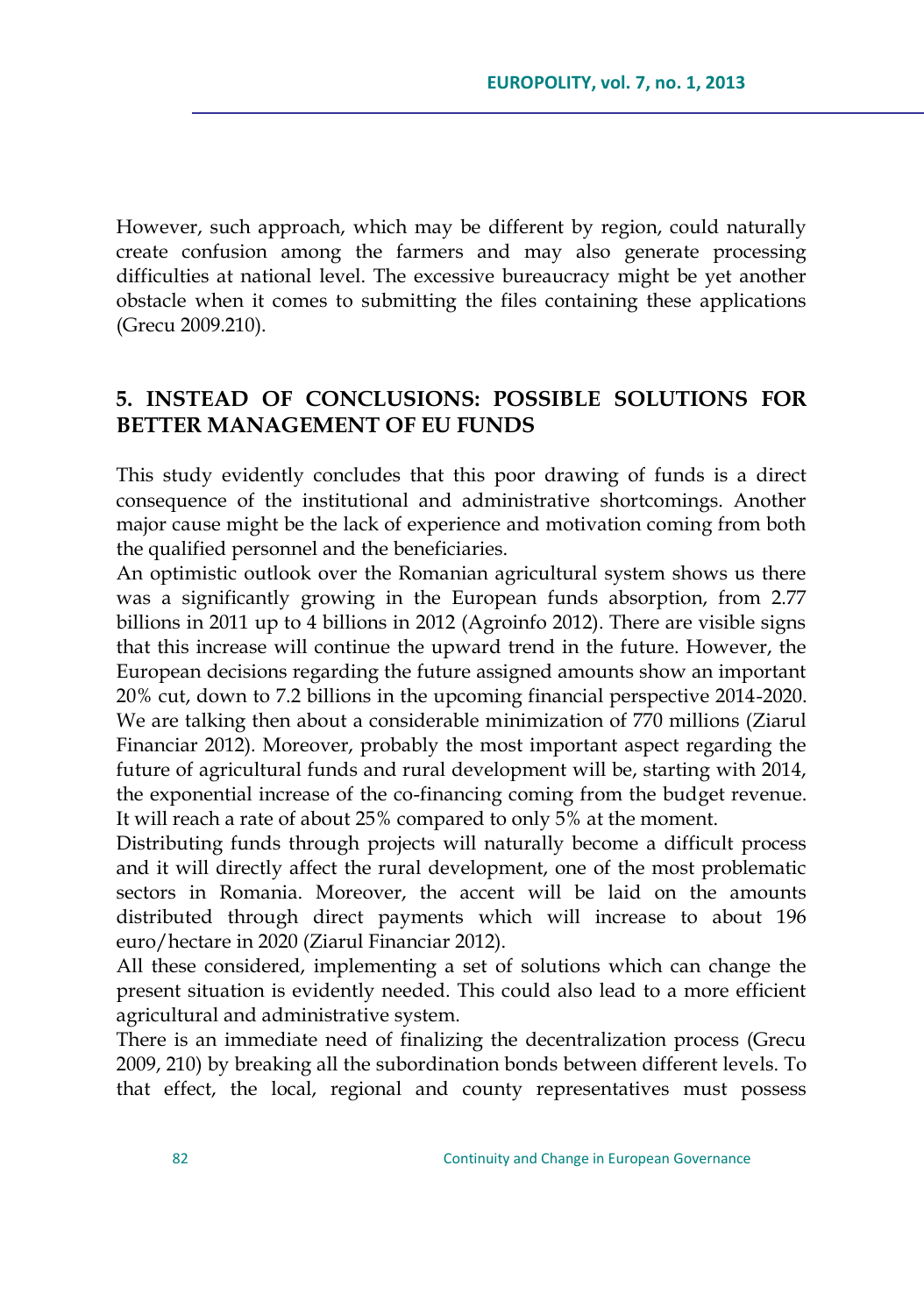territorial autonomy and they have to be able to choose their own members without any kind of political influence.

This process of decentralization must be effectively enforced by ensuring a proper level of financial resources. Having all these shortcomings when coming to field agents or officials, was the result of a dysfunction in the distribution of funds between agencies, and not necessarily a matter coming from a central level (Wegener et Al. 2011, 597). This situation can be naturally avoided by facilitating periodic surveys among both, public officials and these project beneficiaries or by having periodic inspections within institutions.

The accuracy planning and a direct information communication are needed when it comes to submitting applications and projects. In this way, the farmers will have the necessary time to collecting the appropriate project documentation, thus diminishing cases of incomplete files filling or last day submissions, making processing and analyzing of these files impossible.

To that effect, in mid 2012, A.P.D.R.P. has released a press bulletin generically named "Submitting financing files in the last session day - major risk of fail funding" (A.P.D.R.P. 2012, 1). In order to diminish the number of late requests, they have this way explained to the farmers the file registration procedure as well as an estimation of the maximum number of files with possible processing in the last day of the session.

In order to solve the personnel insufficiency matter there are two different solutions. The first one consists of programmes computerization, allowing online submissions of these applications (Radu 2012) and the second one is investing in specialized personnel by providing vocational training necessary to obtain qualified people needed to attract these funds (Tarnovschi 2012, 360). In A.P.I.A.'s case the electronic submission system was already set in motion starting with 2010. According to the A.P.I.A.'s director statements, Mr. F.M Faur, the electronic system works unexpectedly well, lots of the farmers choosing this system over the classical one (Radu 2012). In the case of A.P.D.R.P. an electronic submission of the projects could be a difficult task, considering the large number of measures comprised by the agency as well as the complexity of the applications. Therefore, a series of training programmes can be one of the solutions for this problem.

The idea of a corruptible system of European fund administration must be considerably diminished through actions such as the increase in transparency when investing leaders, the raise of the salaries accordingly with performance,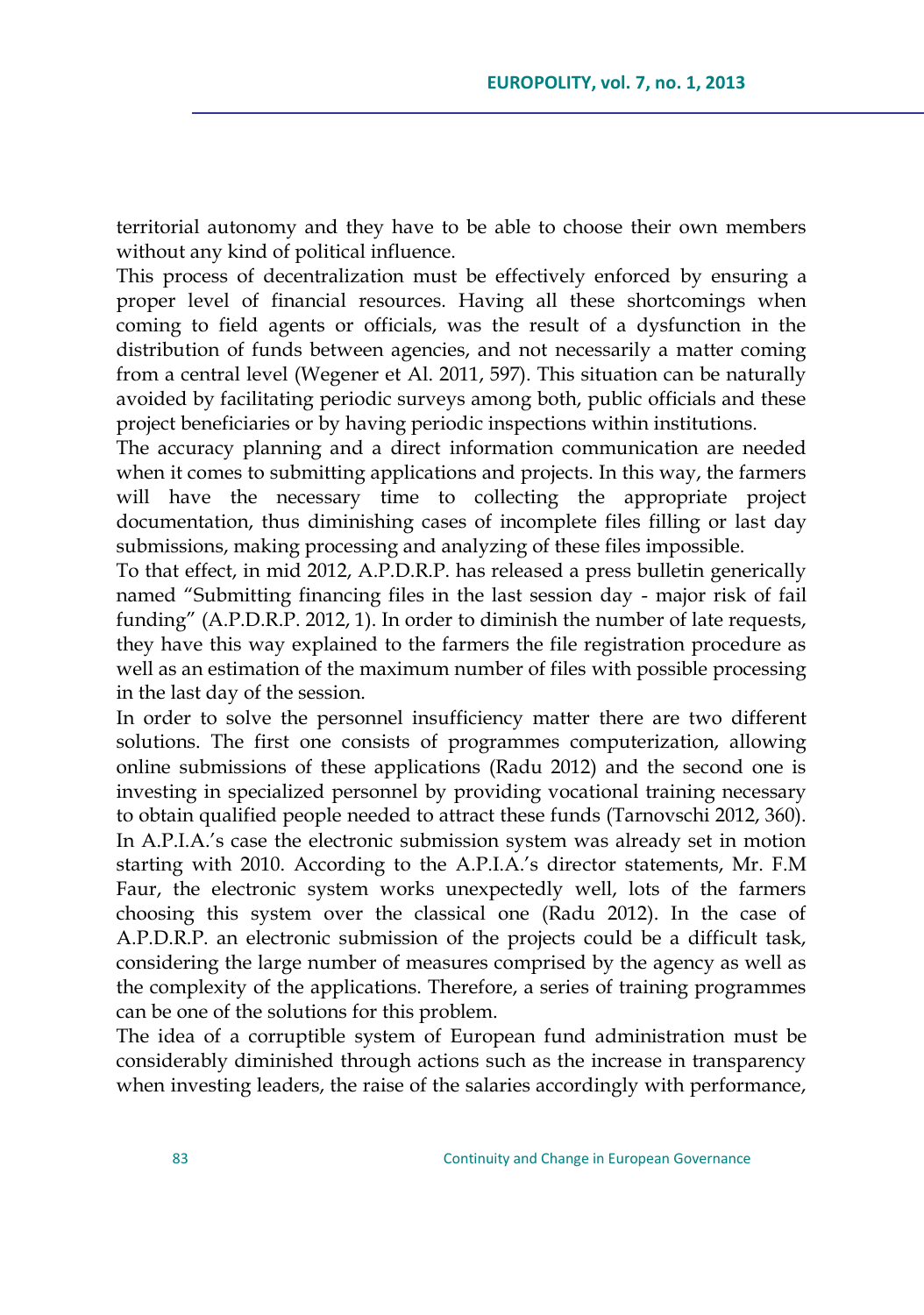the elimination of direct connections with politics, and last but not least forming bounds with the people.

Procedures must be first simplified (Grecu 2009, 210) and made accessible and understandable to each and every farmer which may be a potential applicant. The procedural manuals must become universal in order to avoid officials or applicants confusions (Tarnovschi 2012, 361). Moreover, a frequent change of the manuals must be avoided by investing in creating proper procedures.

However, one of the most important changes regarding the whole process of European fund absorbing must be the look from a different perspective. In other words, a shift from the quantitative approach towards a qualitative one is needed. According to M. Gorton, most of the new member states of the European Union face the challenge of finding the appropriate measures when addressing the rural development (Gorton 2009, 1315). Therefore, the core elements of the national programming strategies must have a qualitative nature, emphasizing the results of the projects and not the ways used in the process. Periodical monitoring processes must be conducted in order to see exactly how the European funds are distributed and to analyze the results of the processes, namely the investments made in the agricultural as well as in the rural development areas (Tarnovschi 2010, 361).

One clear classification and prioritization of the measures and solutions presented defines a difficult task, considering the complexity of the process of fund administration. Another very important fact is that Romania has slowly but surely conducted the system reorganization. This start leads to a progressive increase of the European fund absorption, from one year to another. However, in order to complete the system reorganization, which can bring serious and clear benefits, different interdependent and interconnected measures are needed, along with a number of experts that can programme them.

## **LIST OF REFERENCES**

 Agenția de Plăți pentru Dezvoltare Rurală şi Pescuit. 2012. "Depunerea dosarului de finanțare în ultima zi a sesiunii – risc major de nefinanțare". *Ministerul Agriculturii şi Dezvoltării Rurale*:1- 2;

[https://www.google.com/url?sa=t&rct=j&q=&esrc=s&source=web&cd=3&ved=0CDoQFjAC](https://www.google.com/url?sa=t&rct=j&q=&esrc=s&source=web&cd=3&ved=0CDoQFjAC&url=http%3A%2F%2Fwww.apdrp.ro%2Fuploads%2FDocu%2520COMUNICATE%2520DE%2520PRESA%2FCdeP%25202012%2FCP_08.06.2012_depunere_dosare.doc&ei=pcdmUb27MKKK4ASO9oHQAQ&usg=AFQjCNFkpdspiIRYsjiuasTUkEraRiyJdA&sig2=1Ku00HzgbTK66Y65tZHMow&bvm=bv.45107431,d.bGE) [&url=http%3A%2F%2Fwww.apdrp.ro%2Fuploads%2FDocu%2520COMUNICATE%2520DE%](https://www.google.com/url?sa=t&rct=j&q=&esrc=s&source=web&cd=3&ved=0CDoQFjAC&url=http%3A%2F%2Fwww.apdrp.ro%2Fuploads%2FDocu%2520COMUNICATE%2520DE%2520PRESA%2FCdeP%25202012%2FCP_08.06.2012_depunere_dosare.doc&ei=pcdmUb27MKKK4ASO9oHQAQ&usg=AFQjCNFkpdspiIRYsjiuasTUkEraRiyJdA&sig2=1Ku00HzgbTK66Y65tZHMow&bvm=bv.45107431,d.bGE)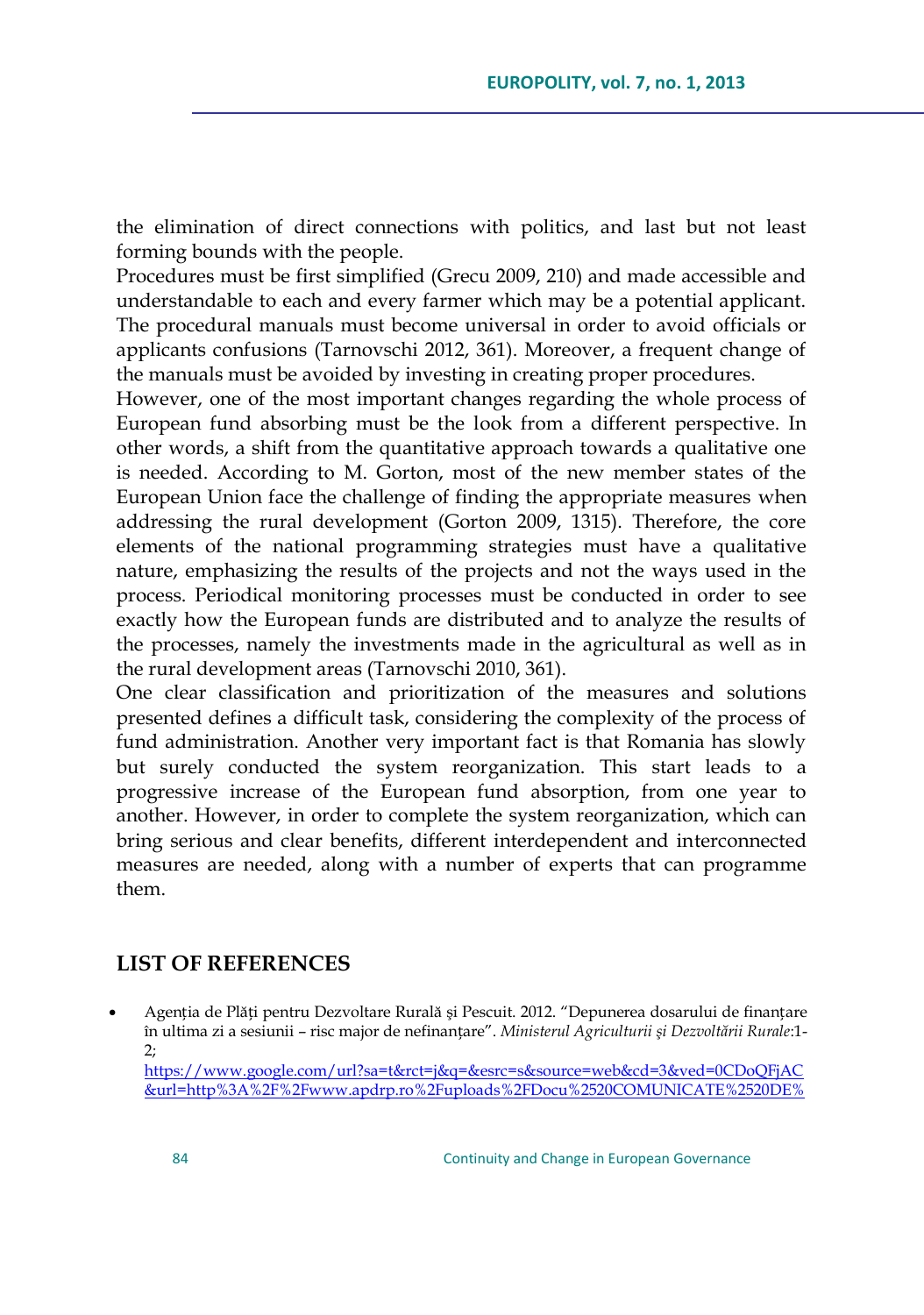2520PRESA%2FCdeP%25202012%2FCP\_08.06.2012\_depunere\_dosare.doc&ei=pcdmUb27MK KK4ASO9oHQAQ&usg=AFQjCNFkpdspiIRYsjiuasTUkEraRiyJdA&sig2=1Ku00HzgbTK66Y6 5tZHMow&bvm=bv.45107431,d.bGE visited on 11.12.2012.

- Agenția de Plăți pentru Dezvoltare Rurală şi Pescuit. <http://www.apdrp.ro/> visited on 11.12.2012.
- Agenția de Plăți şi Intervenție pentru Agricultură. 2012. "Informații generale pentru fermieri privind plățile pe suprafață în anul 2012". *APIA*: Versiunea 4.0: 1-54; [http://www.apia.org.ro/materiale%20promovare/Ghid%20informare%20fermieri%202012\\_1.](http://www.apia.org.ro/materiale%20promovare/Ghid%20informare%20fermieri%202012_1.pdf) [pdf](http://www.apia.org.ro/materiale%20promovare/Ghid%20informare%20fermieri%202012_1.pdf) visited on 11.12.2012.
- Agenția de Plăți și Intervenție pentru Agricultură. <http://www.apia.org.ro/> visited on 11.12.2012
- Agenția Națională de Presă AGERPRES. 2012. "APIA: Procent mediu de absorbție, per campanie, de 98,5% din suma totală alocată din FEGA" [http://www.agerpres.ro/media/index.php/economic/item/148249-APIAProcent](http://www.agerpres.ro/media/index.php/economic/item/148249-APIAProcent-mediudeabsorbtie-per-campanie-de-985-din-suma-totala-alocata-din-FEGA.html)[mediudeabsorbtie-per-campanie-de-985-din-suma-totala-alocata-din-FEGA.html](http://www.agerpres.ro/media/index.php/economic/item/148249-APIAProcent-mediudeabsorbtie-per-campanie-de-985-din-suma-totala-alocata-din-FEGA.html) visited on 10.01.2013.
- AgroInfo. 2012. "APDR şi APIA au efectuat plăți din PNDR în valoare de 4,12 mld euro": [http://agroinfo.ro/economic/finantare/apdrp-si-apia-au efectuat platidin-pndr-in valoare](http://agroinfo.ro/economic/finantare/apdrp-si-apia-au%20efectuat%20platidin-pndr-in%20valoare-de-4-12-miliarde-euro)[de-4-12-miliarde-euro](http://agroinfo.ro/economic/finantare/apdrp-si-apia-au%20efectuat%20platidin-pndr-in%20valoare-de-4-12-miliarde-euro) visited on 15.01.2013.
- Bărbulescu, Iordan, Gheorghe. 2006. *Uniunea Europeană - Politicile Extinderii*. Bucharest: Tritonic.
- Dacian, Dragoş C. and Bogdana Neamțu. 2007. "Reforming local public administration in Romania: trends and obstacles". *International Review of Administrative Sciences* 73, no.4: 629-648.
- Dărăşteanu, Cătălin. 2010. "Analiza regională a modului de accesare a fondurilor europene de către autoritățile locale din România" in *Autoritățile locale față în față cu fondurile europene*, coords. Alexandru Troth, Cătălin Dărăşteanu and Daniela Tarnovschi. Bucharest: Fundația Soros România.
- European Commission. 2007. "Managing the Agriculture Budget Wisely Fact Sheet". *European Commission*:1-16; [http://ec.europa.eu/agriculture/fin/clearance/factsheet\\_en.pdf](http://ec.europa.eu/agriculture/fin/clearance/factsheet_en.pdf) visited on 11.12.2012.
- Gorton, Matthew. Carmen Hubbard and Lionel Hubbard. 2009. "The Folly of European Union Policy Transfer: Why the Common Agricultural Policy (CAP) Does Not Fit Central and Eastern Europe". *Regional Studies* 43, no.10: 1305-1317.
- Grecu, Eugenia. 2009. "European Funds Absorbtion A Possible Change for Romania". Buletin UASVM Horticulture 66, no.2: 207-210.
- Government of Romania, "Stadiul absorbției fondurilor europene destinate agriculturii, dezvoltării rurale şi pescuitului" [http://www.gov.ro/upload/articles/109210/agricultura](http://www.gov.ro/upload/articles/109210/agricultura-site1010.pdf)[site1010.pdf](http://www.gov.ro/upload/articles/109210/agricultura-site1010.pdf) visited on de 10.01.2013.
- Government of Romania. "Hotărârea privind stabilirea pentru anul 2012 a cuantumului plăților directe unice pe suprafață, a plăților separate pentru zahăr şi a plăților specifice pentru orez, care se acordă în agricultură în sectorul vegetal" [http://www.madr.ro/pages/proiecte2012/hotarare-stabilire-cuantum-plati-2012](http://www.madr.ro/pages/proiecte2012/hotarare-stabilire-cuantum-plati-2012zahar%20orez.pdf) [zahar orez.pdf](http://www.madr.ro/pages/proiecte2012/hotarare-stabilire-cuantum-plati-2012zahar%20orez.pdf) visited on 10.01.2013.